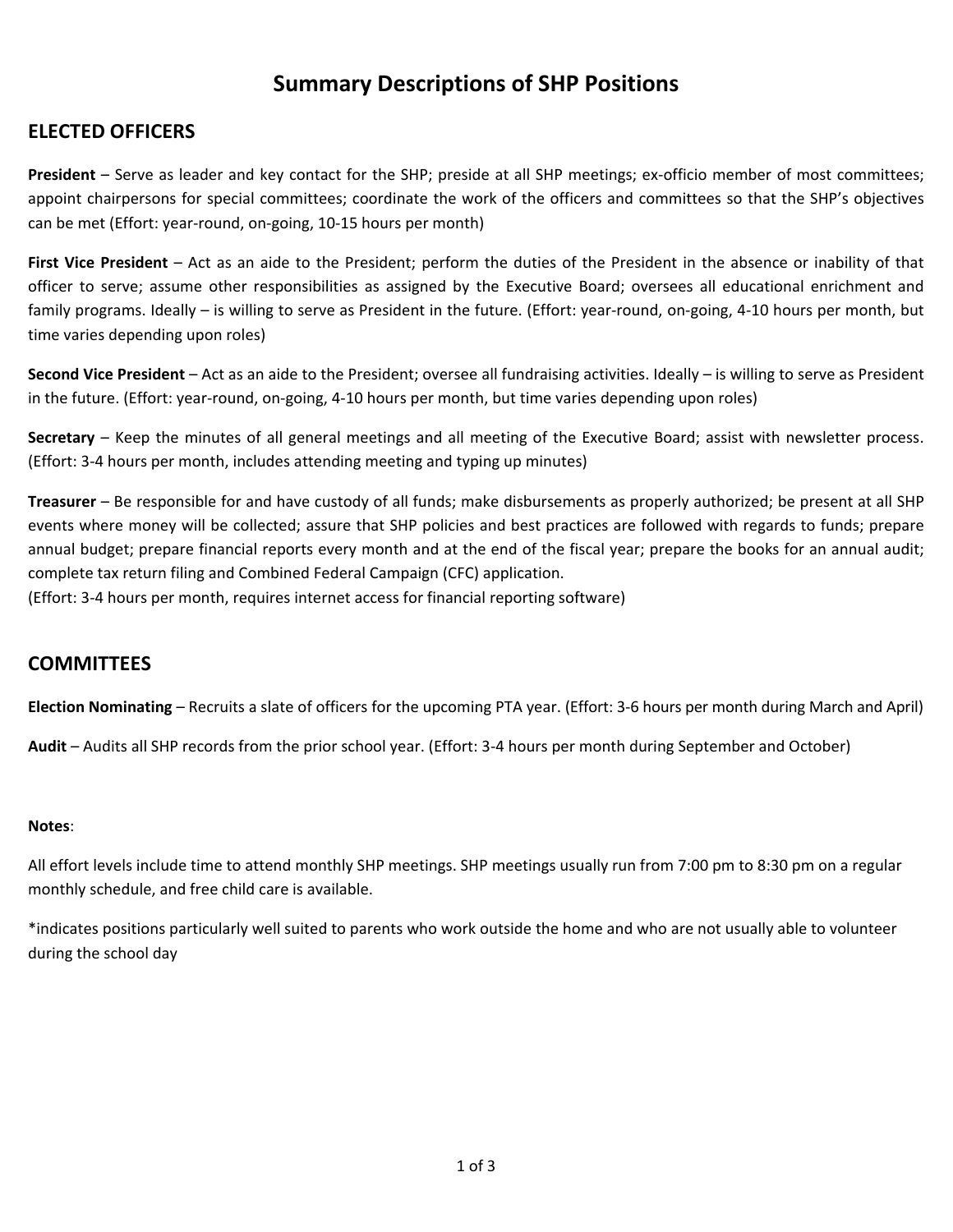## **CHAIRS & OTHER APPOINTED POSITIONS**

**AAP Representative** – Coordinate periodic principal/parent coffees with AAP parents and act as a liaison for the Fairfax County Association of the Gifted. (Effort: 1‐2 hours per month)

**Beautification** – Work with custodial staff to organize clean ups of school grounds on a periodic basis. (Effort: 2‐3 hours per month)

**Before and After School Programs Coordinators** – Evaluate the necessity and availability of educational enrichment activities held on school property after regular school hours. Individual program leaders are needed for each of the various before or after school programs which could include Hands on Science, Odyssey of the Mind, Chess Club, Theatre Arts, etc. (Effort: depends on size of program and how well established it is. Must be able to come to school on a pretty regular basis to do this job, especially at the end of the day when classes start. Excel skills are useful to manage class rosters. Average is 2‐8 hours per month.)

**Book Fair Coordinator** – Work with the school librarian to offer fall and spring book fairs to the school community in order to raise funds for the library and a yearend book giveaway% as well as shop for books for the giveaway.(Effort: expect 25‐40 hours in the months of the book fairs; average 1‐2 hours per month otherwise. Must be able to come in to school for most if the time when the book fair is going on in order to supervise volunteers.)

**Cafeteria Liaison** – Purchase bread and peanut butter/SunButter in bulk and deliver to the cafeteria on a regular basis. (Effort: 1 hour per month)

**Copying Coordinator** – Come to school every Monday (or early on Tuesday mornings) to make copies and distribute SHP fliers as needed. (Effort: 1‐2 hours per week)

**Family Movie Night Coordinator** – Organize family movie nights by selecting movies in accordance with our licensing arrangement, and arranging for refreshments and door prizes. (Effort: depends on how many movie nights are scheduled and level of effort expended to obtain door prizes. Average 2‐4 hours per month.)

**Family Science Night Coordinator** – Organize a night for families to do hands on science experiments at school and / or have a school science fair, preferably in conjunction with the Children's Science Center. Effort: if held as an event primarily to promote the Children's Science Center, expect 4‐6 hours for the event itself and its coordination.)

**Health/Safety Committee Chair** – Promote health and safety issues to the school community by hosting events and speakers and providing related newsletter articles. (Effort: ongoing during the school year; 3‐5 hours per month)

**Hospitality** – Coordinate welcome program for new families and kindergarten families, primarily through the Boo Hoo breakfast for incoming kindergarten parents and the school wide Station Celebration. (Effort: 8‐12 hours in total, primarily in the August – October timeframe, depending upon the timing of the Station Celebration.).

**International Night Coordinator** – Work with music and PE teachers to organize a program that highlights the diverse culture of our school by presenting student performances and a pot luck international food fest. (Effort: 5‐8 hours, usually in the spring)

**Market Day Coordinator** – Work with grocery fundraising company to distribute monthly food orders at school and publicize the program by delivering order forms and writing newsletter articles. (Effort: 2 hours per month; receive a 10% discount on grocery orders)

**Newsletter Editor\*** – Edit and publish the Lorton Station Express 3‐4 times per year. Requires internet access and experience with Microsoft Word and Adobe Acrobat. (Effort ongoing during school year; (5‐7 hours per newsletter)